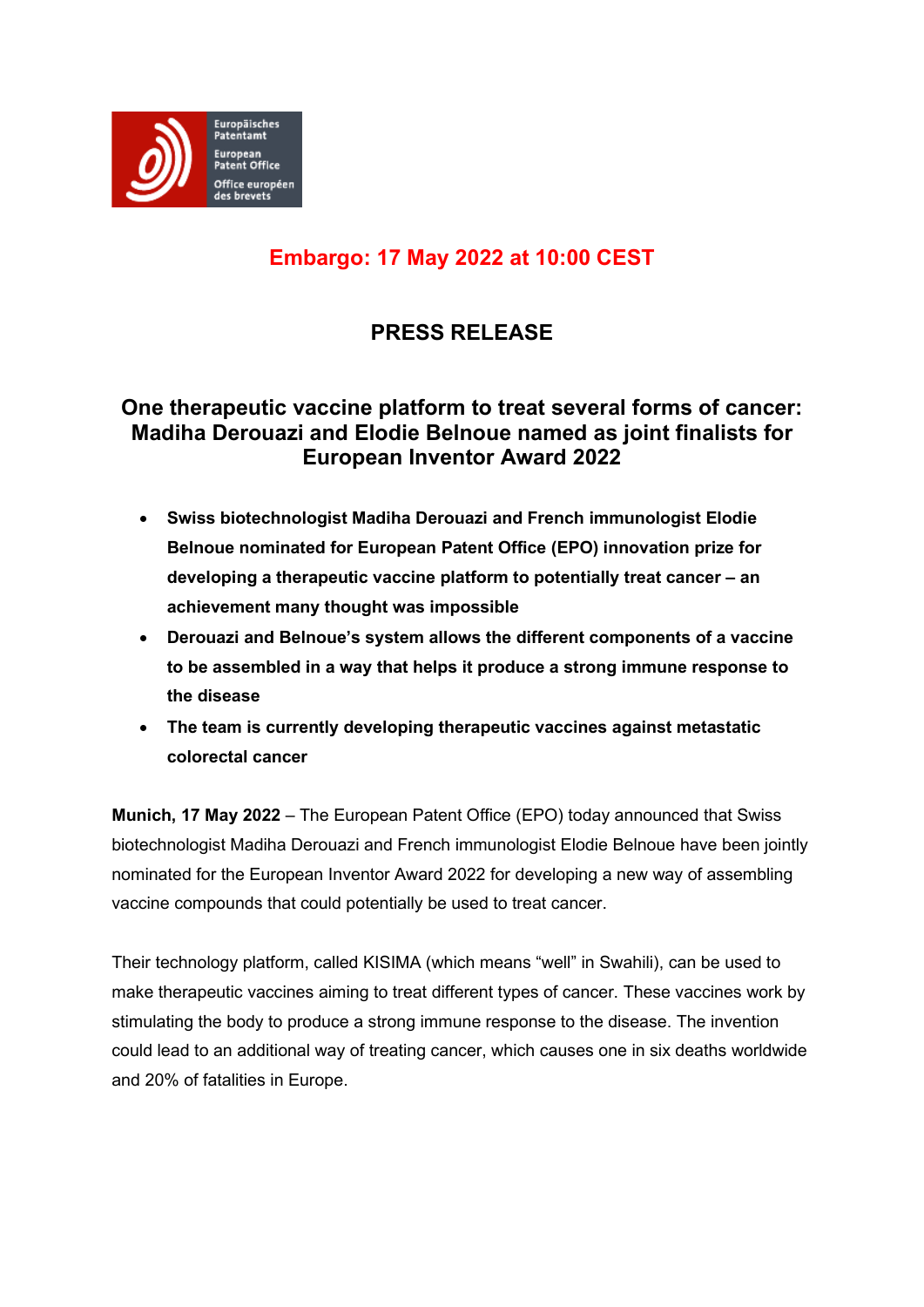Other researchers have tried to develop therapeutic cancer vaccines, but have either not been able to provoke a strong immune response or the vaccines have only been effective in a few patients.

"*Derouazi and Belnoue have provided clinicians with a tool that could change how cancer is treated and save many lives*," says EPO President António Campinos, announcing the European Inventor Award 2022 finalists. "*There are currently no similar solutions on the market, which is a testament to their ingenuity and perseverance.*"

Derouazi and Belnoue have been jointly nominated as finalists in the "SMEs" category, which recognises exceptional inventors in small companies with fewer than 250 employees and an annual turnover of less than EUR 50 million. The winners of the 2022 edition of the EPO's European Inventor Award will be announced at a [virtual ceremony on 21 June.](https://inventoraward.epo.org/index)

## **Developing a cancer-fighting vaccine**

A biologist by training, Derouazi first became interested in developing therapeutic cancer vaccines during her post-doc at the French National Center for Scientific Research (CNRS). Unlike prophylactic vaccines, which prevent illness, therapeutic vaccines are used to treat patients who are already affected by helping the immune system fight the disease.

Derouazi was working on delivery systems for antigens (substances that induce an immune response in the body) and considered that cancer antigens could be used to stimulate the immune system to fight cancer – provided they could be effectively delivered into cells. At the same time, a friend was working on a delivery system to transport proteins into cells and Derouazi realised that a similar approach could be used to transport protein-based cancer vaccines. However, the idea of therapeutic vaccines to treat cancer was thought to be impossible by many. "*Nobody believed that you could modulate the immune system to target and fight against cancer,*" says Derouazi. "*Not even oncologists*."

Derouazi moved to the University of Geneva where she began working on a way of assembling three essential components into a single molecule: a peptide (part of a protein) that can penetrate cells to deliver antigens, a cargo molecule containing antigens tailored to the type of cancer being treated, and another peptide molecule to boost the immune response. In 2012, she applied for a patent and set up a spin-out company, AMAL Therapeutics, to build the vaccine assembly platform and take her work towards market. Elodie Belnoue, whom she had met at the University of Geneva, was her first employee.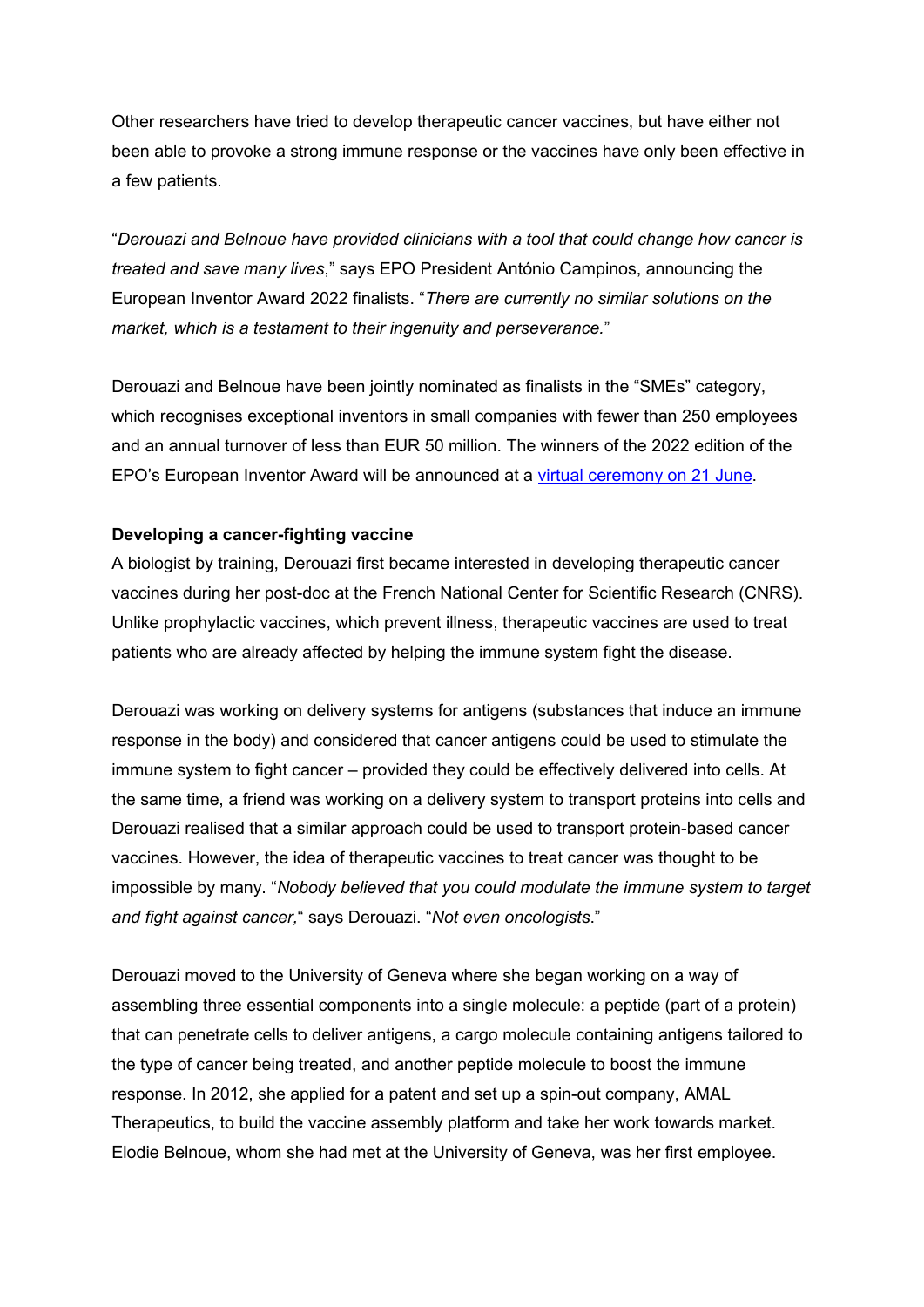The researchers were driven by a desire to create a better way of treating cancer. "*Ten years ago, the treatment of cancer was based on chemotherapies, the prognoses often poor and the treatment opportunity was very low*," says Derouazi. "*We were searching for alternatives. A therapeutic vaccine for modulating the immune system would certainly not have the same detrimental effect on life quality of the patients as what you have with chemotherapy."*

In July 2019, AMAL Therapeutics was acquired by pharmaceutical company Boehringer Ingelheim for EUR 425 million, which was the largest biotech company exit in Europe that year. According to Derouazi, securing a patent was central to asserting the company's value as a biotech start-up. "*Without a patent you have no chance because you have no product, you don't have an invention that you can hold up and show*," she says.

The team is currently focusing on using the platform to produce vaccines to treat colorectal cancer. The colorectal cancer vaccine is in early-stage human trials with the vaccine being tested on patients both on its own and in combination with immune-boosting drugs called checkpoint inhibitors.

The cancer vaccines produced with KISIMA are intended to complement existing cancer treatments, such as surgery, chemotherapy and radiotherapy, rather than replace them. Overall, the global cancer immunotherapy market is expected to grow by 12.6% from 2021 to 2026, reaching EUR 253 billion.

## **Notes to the editor**

### **About the inventors**

**Madiha Derouazi** studied biology at the University of Geneva before earning a Master's of Science in biotechnology engineering from the Berlin Institute of Technology in 2000. In 2005, she completed her PhD in biotechnology at the Swiss Federal Institute of Technology in Lausanne, which was followed by a post-doc at CNRS in France. Here she realised she wanted to focus on cancer. In 2009, Derouazi was hired by the University of Geneva Hospital to lead an independent cancer vaccine project. A colleague remarked that her work was interesting and that she should try to patent it, which led her to found AMAL Therapeutics, where she is still CEO.

**Elodie Belnoue** graduated with a Bachelor of Science in biochemistry from the University of Paris XI in 1996, followed by a Master's of Science in immunology at the University of Paris